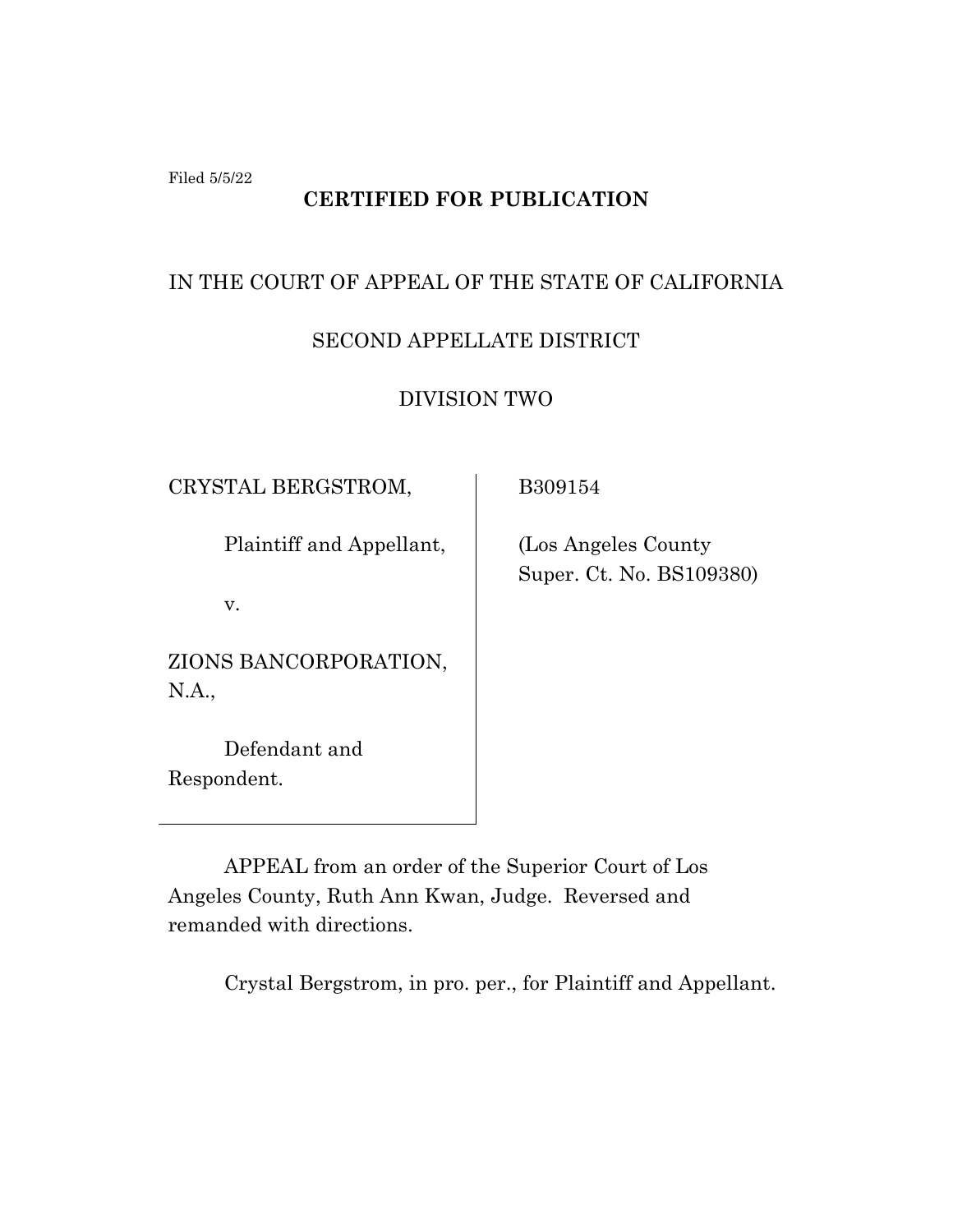Dykema Gossett and Brian H. Newman for Defendant and Respondent.

\* \* \* \* \* \*

A judgment creditor seeking to seize funds in bank accounts held by the judgment debtor's spouse served a notice of levy on the bank's agent for service of process. Although the notice of levy form unambiguously listed the bank as the party to be served, the agent misread the form and rejected it. By the time the agent informed the bank of its mistake and the bank then froze the funds, the spouse had all but drained the accounts. The Enforcement of Judgments Law (Code Civ. Proc., § 680.010 et seq.)**<sup>1</sup>** provides that a third person's "fail[ure] or refus[al]" to deliver property subject to a levy "without good cause" renders the third person "liable to the judgment creditor" for the amounts withdrawn and covered by the levy. (§ 701.020, subd. (a).) In deciding whether the bank is liable to the judgment creditor for the agent's mistake in this case, we must answer two questions: (1) When does an agent's mistake constitute "good cause" that therefore excuses its principal's failure to deliver property subject to a levy, and (2) was the agent negligent in this case for misreading the form? Because "good cause" exists if a third party does "not know or have reason to know of the levy" (§ 701.010, subd. (c)), because the "reason to know" standard looks to what "a reasonable person . . . would have inferred" (*Doe v. City of Los Angeles* (2007) 42 Cal.4th 531, 547 (*Doe*)), and because an agent's knowledge is imputed to its principal (Civ. Code, § 2332), we hold that "good cause" exists only when the *agent*'s mistake that causes the agent (and, hence, the principal) to not have reason to

**<sup>1</sup>** All further statutory references are to the Code of Civil Procedure unless otherwise indicated.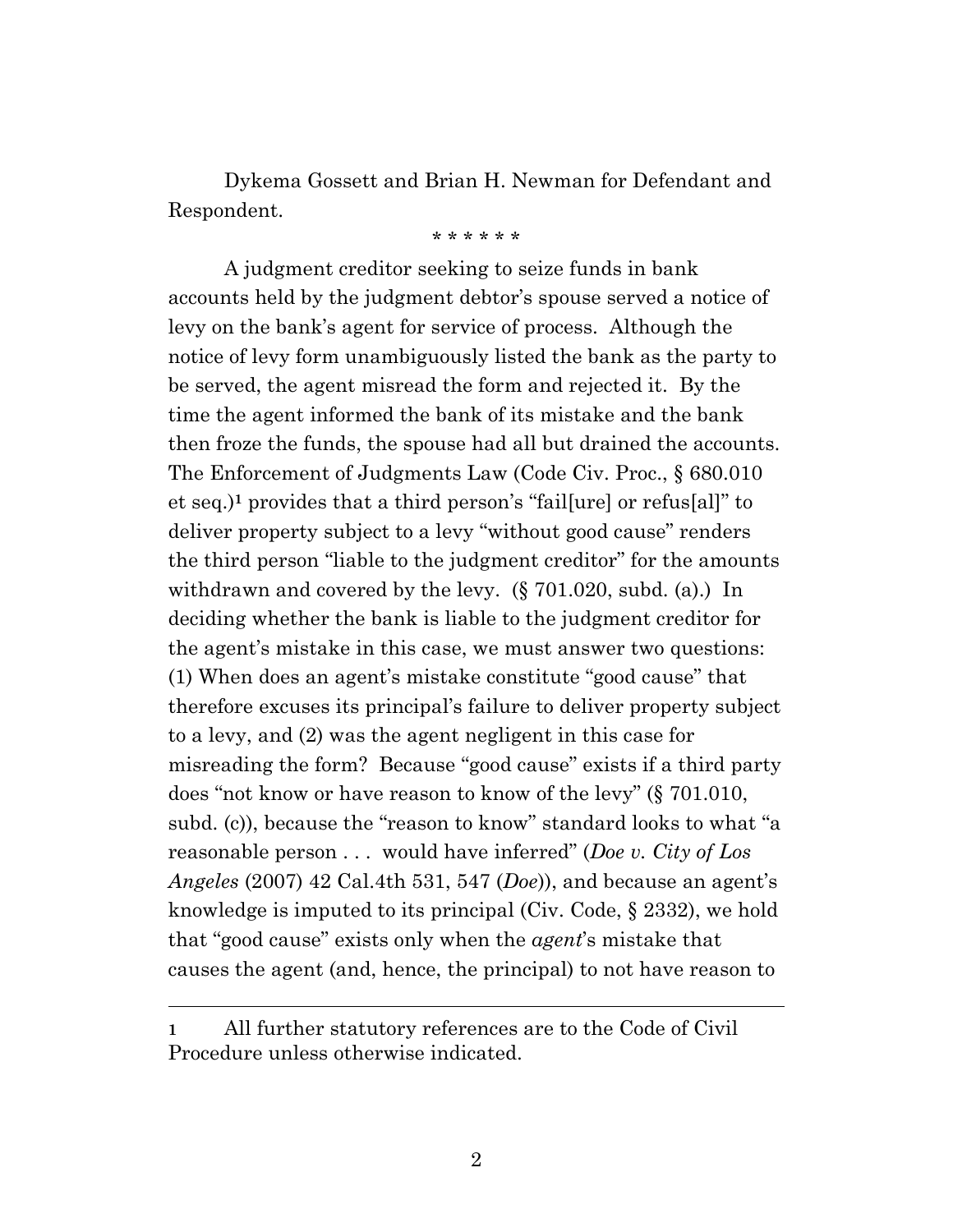know of the levy is a mistake that a reasonable person would make—in other words, when the agent's mistake does not amount to negligence. Further, because the agent in this case was negligent in misreading the standardized form it was served with, the agent for service of process—and hence its principal, the bank—had reason to know of the levy, such that the bank is liable to the judgment creditor for some (though not all) of the funds withdrawn. Accordingly, we reverse the trial court's ruling in the bank's favor and remand for further proceedings.

# **FACTS AND PROCEDURAL BACKGROUND**

### **I. Facts**

## **A.** *Underlying judgment*

In 2007, a Nevada state court entered a \$2.1 million judgment against Northamerican Sureties, Ltd. (Northamerican) and Robert S. Michaels (Michaels). By April 2019, the amount of the judgment—with interest and costs—had blossomed to \$4,064,012.61.

## **B.** *Attempts to collect on judgment*

1. *Tying the bank accounts to the judgment debtor* In August 2007, Crystal Bergstrom (plaintiff) was assigned the judgment, thereby stepping into the shoes of the judgment creditor.

In 2019, plaintiff learned that Michaels' wife—Cheryl Pitcock (Pitcock)—was the sole or coholder of two Los Angelesbased bank accounts at Zions Bancorporation, N.A. (Zions). As of April 1, 2019,**<sup>2</sup>** the bank account ending in 1130 had a balance of \$117,372.35, and the bank account ending in 9928 had a balance of \$638.62.

**<sup>2</sup>** Unless otherwise indicated, all further date references are to the year 2019.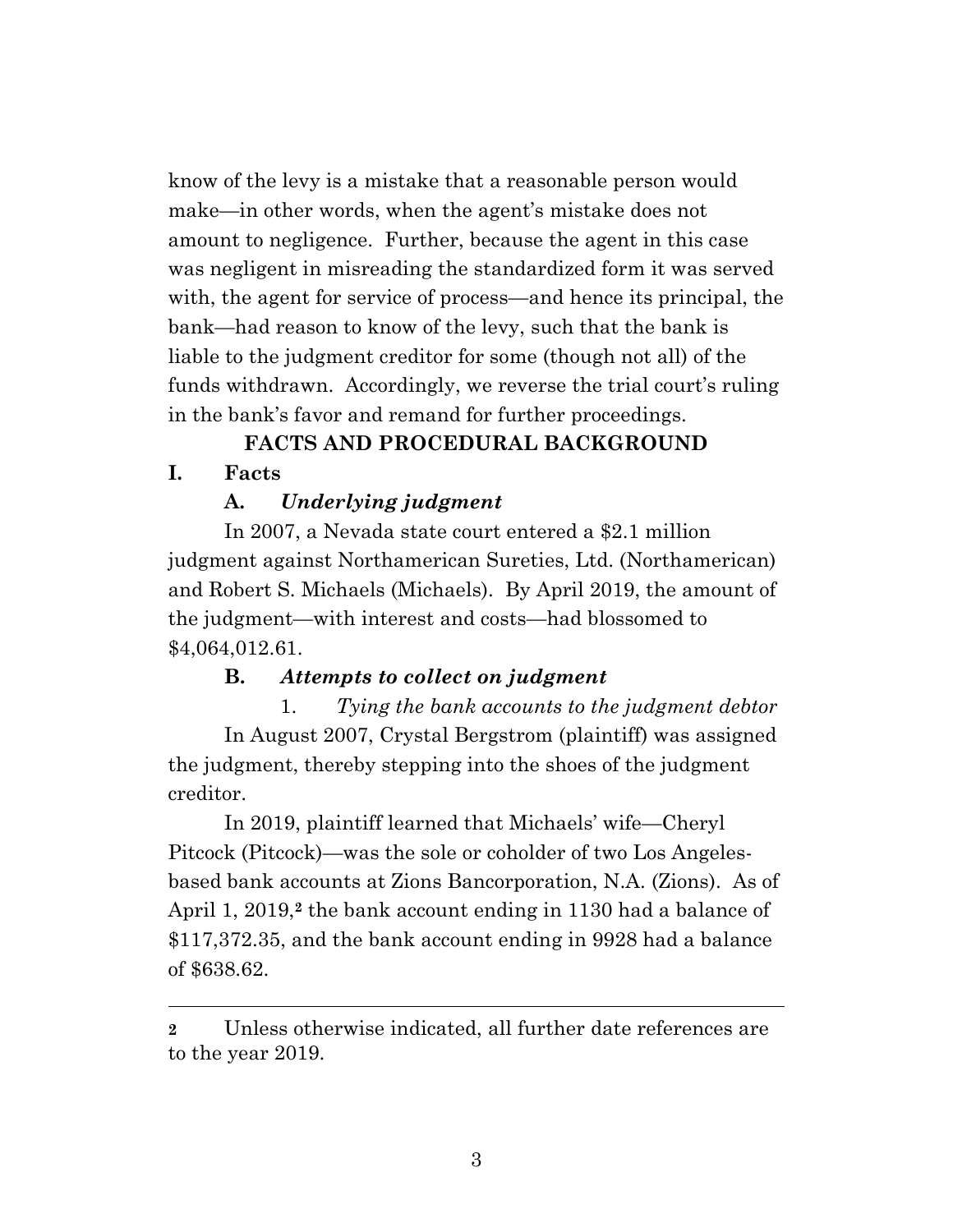At that time, Corporation Service Company (CSC) was acting as Zions's agent for service of process for California-based matters.

On March 29, plaintiff obtained a writ of execution in the amount of \$4,944,759.25 from the Los Angeles Superior Court.

# 2. *Levy and failure to acquire funds*

On April 2, plaintiff had a process server serve CSC with (1) the writ of execution, (2) a notice of levy on "all accounts standing in the name of" Northamerican, Michaels, or Pitcock, (3) a spousal affidavit attesting that Pitcock was Michaels's spouse, and (4) a blank memorandum of garnishee form listing "ZB, National Association"**<sup>3</sup>** as the "garnishee."

The notice of levy is a one-page standardized form that in this case had the following information filled in:

Among a series of boxes in the top third of the form, the notice of levy had a box that listed the "PLAINTIFF" as "Judicial Judgment Enforcement Services" (which is plaintiff's company) and the "DEFENDANT" as "Northamerican Sureties, Ltd., and Robert S. Michaels."

Immediately under the boxes, the notice of levy stated: "TO THE PERSON NOTIFIED (*name*): ZB, NATIONAL ASSOCIATION."

Beneath that notification, the notice of levy stated that "[t]he property to be levied upon is described . . . as . . . [a]ll accounts in the name of [Northamerican], and/or [Michaels], and/or his spouse [Pitcock] . . . ."

**<sup>3</sup>** At the time the levy was executed, Zions was trading under the name ZB National Association. It has since changed its name.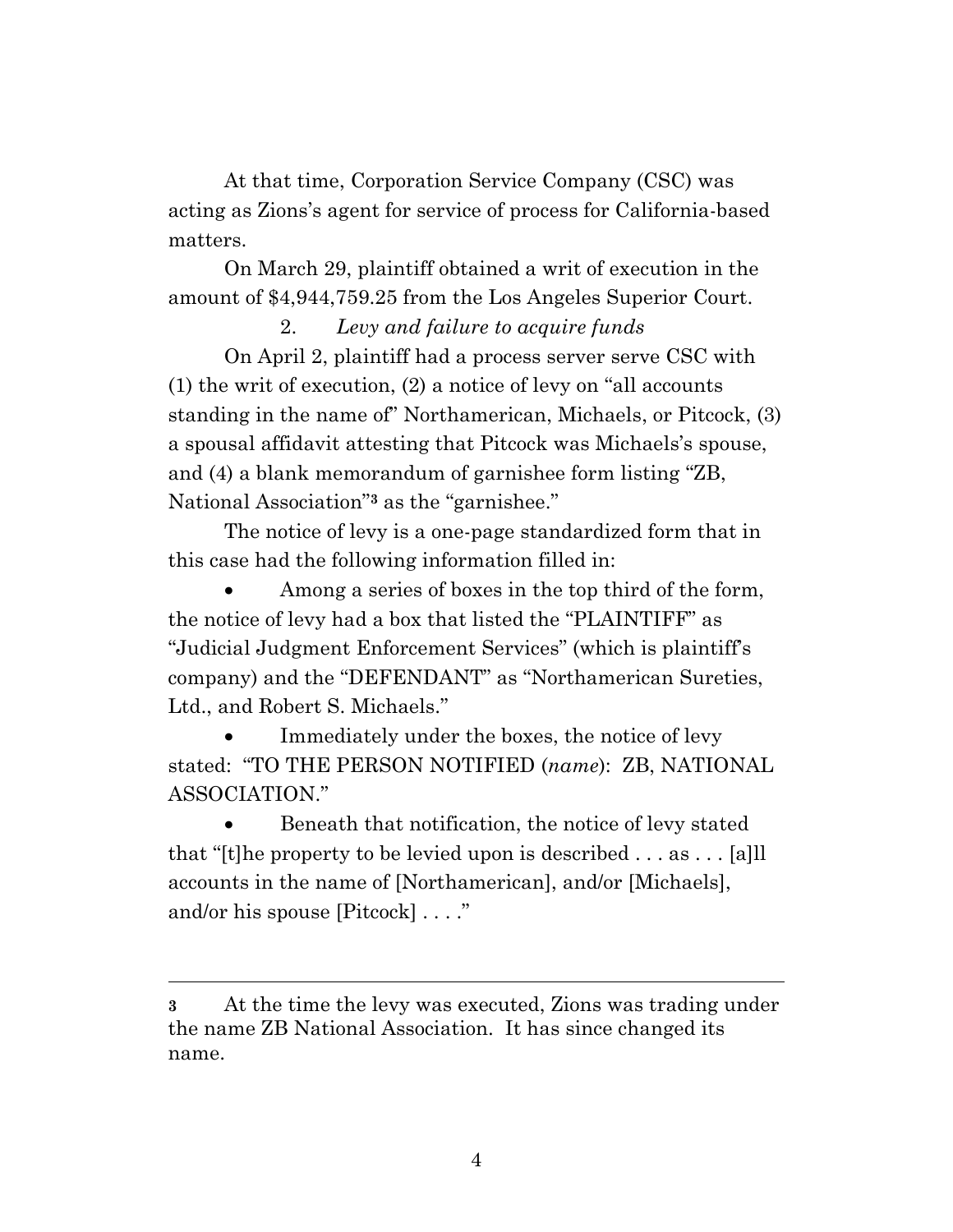By the time CSC received the notice of levy, someone had underlined the words "Northamerican Sureties, Ltd." in the box listing the "PLAINTIFF" and "DEFENDANT."

When CSC received the notice of levy and accompanying documents, its employee glanced only at the underlined words "Northamerican Sureties, Ltd." Based on the "common practice of process servers to underline in ink the party to which a legal document is directed when the document is being served," CSC's employee mistakenly believed that the underlined words highlighted the party to be served with the levy, and on that basis rejected the notice of levy because its principal was Zions, not Northamerican. On April 3, CSC mailed a letter notifying plaintiff of the rejection.

Plaintiff received CSC's letter on April 9 and immediately called CSC to inform CSC of its mistake. CSC e-mailed Zions later that day to inform Zions of the levy.

Pursuant to Zions's internal policy, Zions did not freeze the money in Pitcock's accounts until 4 p.m. the following day, April 10.

### 3. *Pitcock's withdrawals*

On April 3, Pitcock withdrew \$15,000 from the account ending in 1130 by writing a check to an LLC she controlled.

On April 10, at 2:19 p.m., Pitcock withdrew (1) \$102,172.35 from the account ending in 1130 by writing a check to the same LLC she controlled, and (2) \$438.62 from the account ending in 9528 by writing a check to herself.

Because all of these withdrawals occurred before 4:00 p.m. on April 10, Zions had not yet frozen the funds.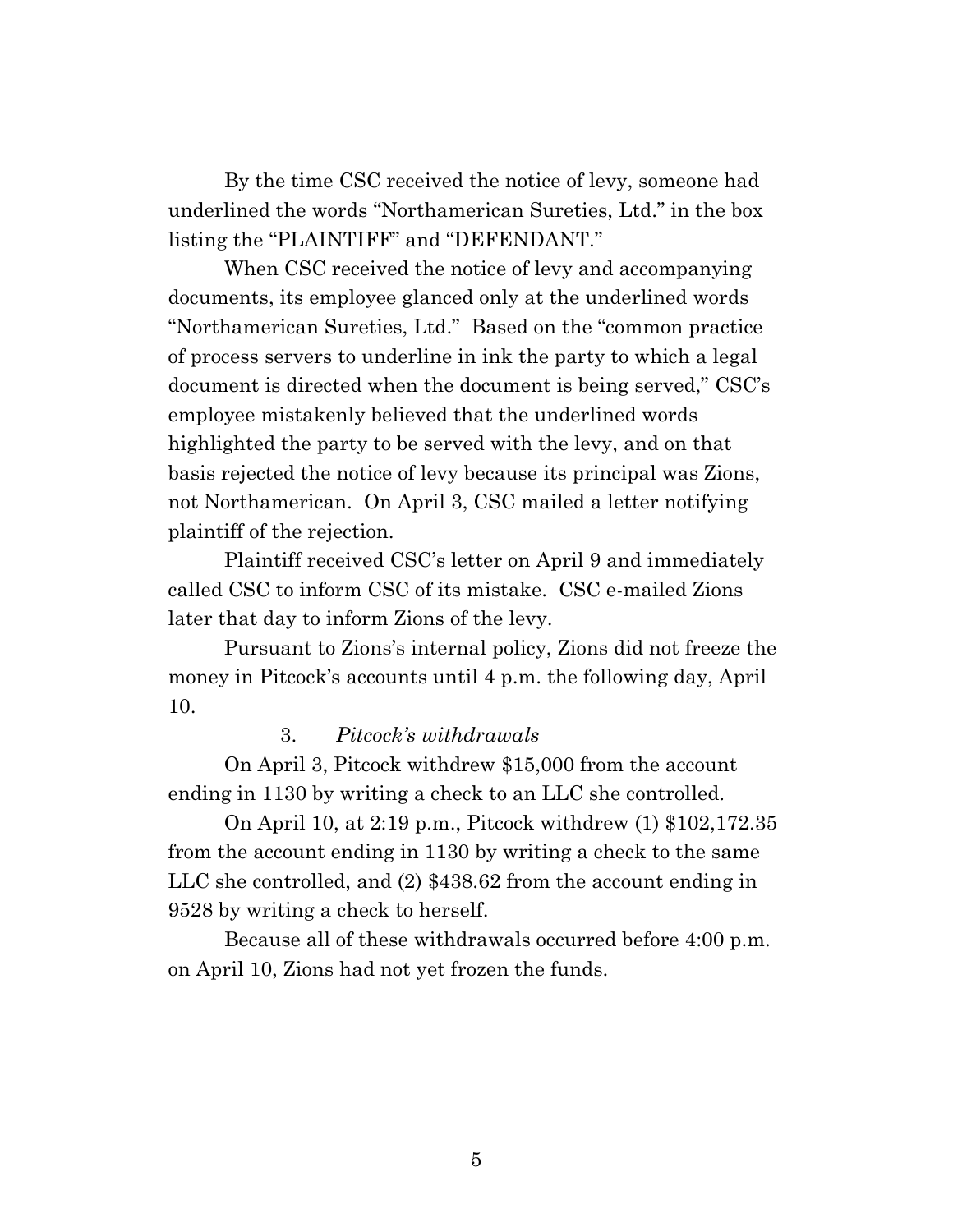After deducting costs and fees from the \$200 remaining in both accounts, Zions ultimately cut plaintiff a check for \$83 pursuant to the levy.

## **II. Procedural Background**

In January 2020, plaintiff filed a motion for a court order imposing third party liability on Zions for its noncompliance with the April 2 notice of levy. Plaintiff sought to hold Zions liable for the \$117,815.97 Pitcock was able to withdraw on April 3 and April 10 due to Zions's delay in freezing the funds in the accounts plaintiff controlled.

After two rounds of briefing and two hearings, the trial court denied plaintiff's motion. In its written ruling, the court ruled that (1) Zions had "good cause" for not freezing the funds in Pitcock's accounts before April 9 because neither it, nor CSC, was "negligent" in misreading the notice of levy due to the "custom and practice" of assuming that whatever was underlined was the party to whom the notice was addressed; (2) Pitcock's ability to drain the accounts was an event that was largely plaintiff's fault because, in the court's view, plaintiff had been "substantially responsible for CSC's week-long delay" in correcting its error; and (3) Zions acted "promptly" by freezing the funds by 4:00 p.m. of the day after it obtained actual notice of the levy because the term "promptly" grants third parties "some amount of leeway." At the second hearing, the court stated that Zions should not be liable because it did not "blantant[ly]" or "willful[ly]" refuse or fail to implement the levy.

Plaintiff filed this timely appeal.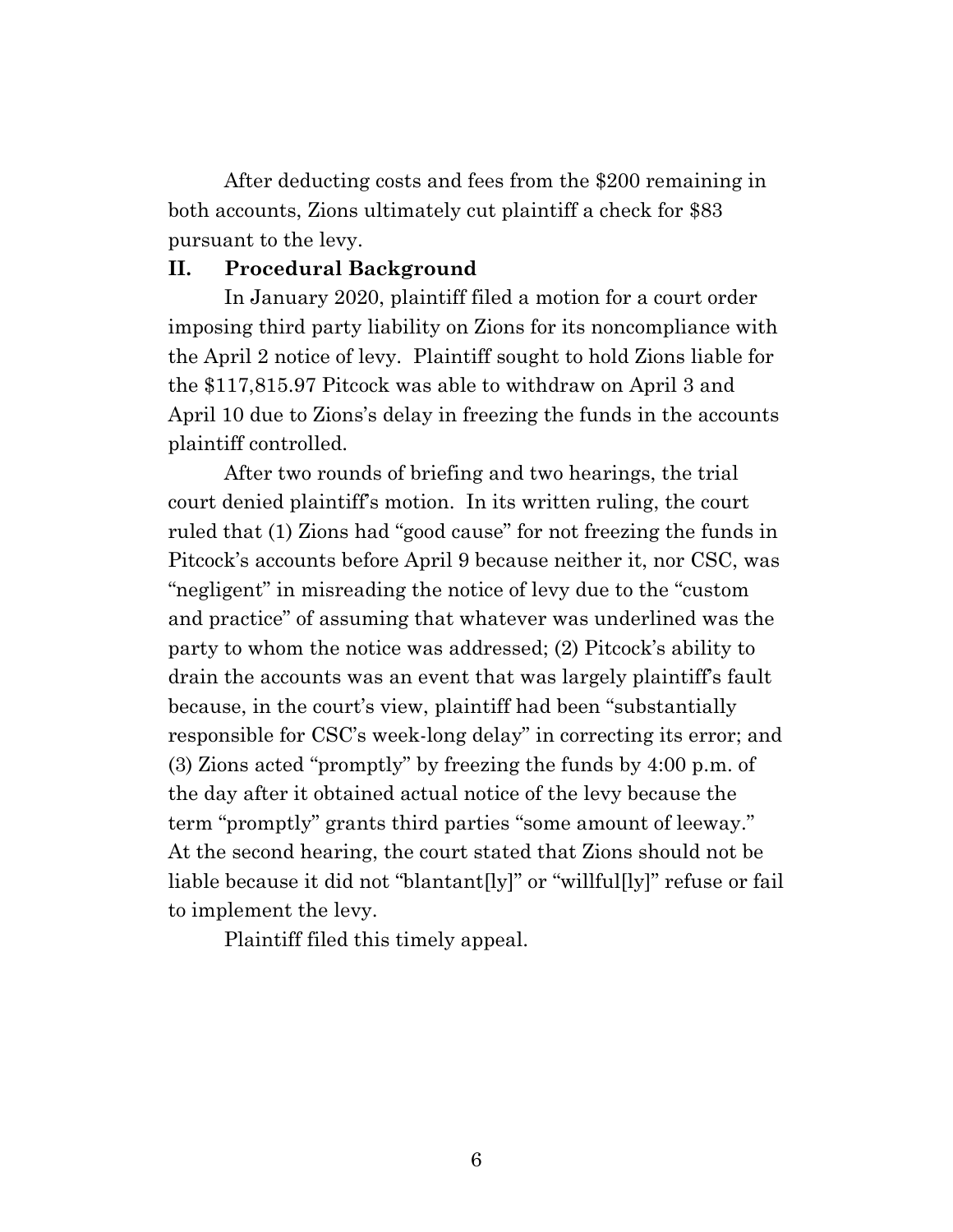### **DISCUSSION**

### **I. The Pertinent Law, Generally**

The propriety of the trial court's ruling lies at the intersection of two bodies of law: (1) the Enforcement of Judgments Law, and (2) the law of agency.

### **A.** *The Enforcement of Judgments Law*

California's Enforcement of Judgments Law (Law) is a "'comprehensive and precisely detailed scheme' governing enforcement of money judgments" in California. (*Kono v. Meeker*  $(2011)$  196 Cal.App.4th 81, 86.) "As a general rule, the Law authorizes a creditor holding a 'money judgment' to 'enforce' that judgment against 'all property of the judgment debtor . . . .'" (*O'Brien v. AMBS Diagnostics, LLC* (2016) 246 Cal.App.4th 942, 947, quoting §§ 695.010, subd. (a), 699.710.)

1. *A judgment creditor's power to levy*

When a creditor has a judgment in its favor against a debtor, the creditor seeking to enforce that judgment against the debtor's property must (1) obtain a *writ of execution* from the trial court, which is directed to the sheriff or other levying officer and authorizes them to enforce the judgment (§§ 699.510, subd. (a), 699.520), and (2) complete and serve a *notice of levy*, which is directed to the judgment debtor or third person holding the debtor's property and notifies them of their duties and rights (§ 699.540). (See *Meyer v. Sheh* (2022) 74 Cal.App.5th 830, 837- 838.)

When the debtor's property is in the possession of a third person (such as a financial institution), the judgment creditor may serve the writ of execution and the notice of levy upon the third person; once it does, the third person "shall" "at the time of the levy or promptly thereafter" "deliver to the levying officer any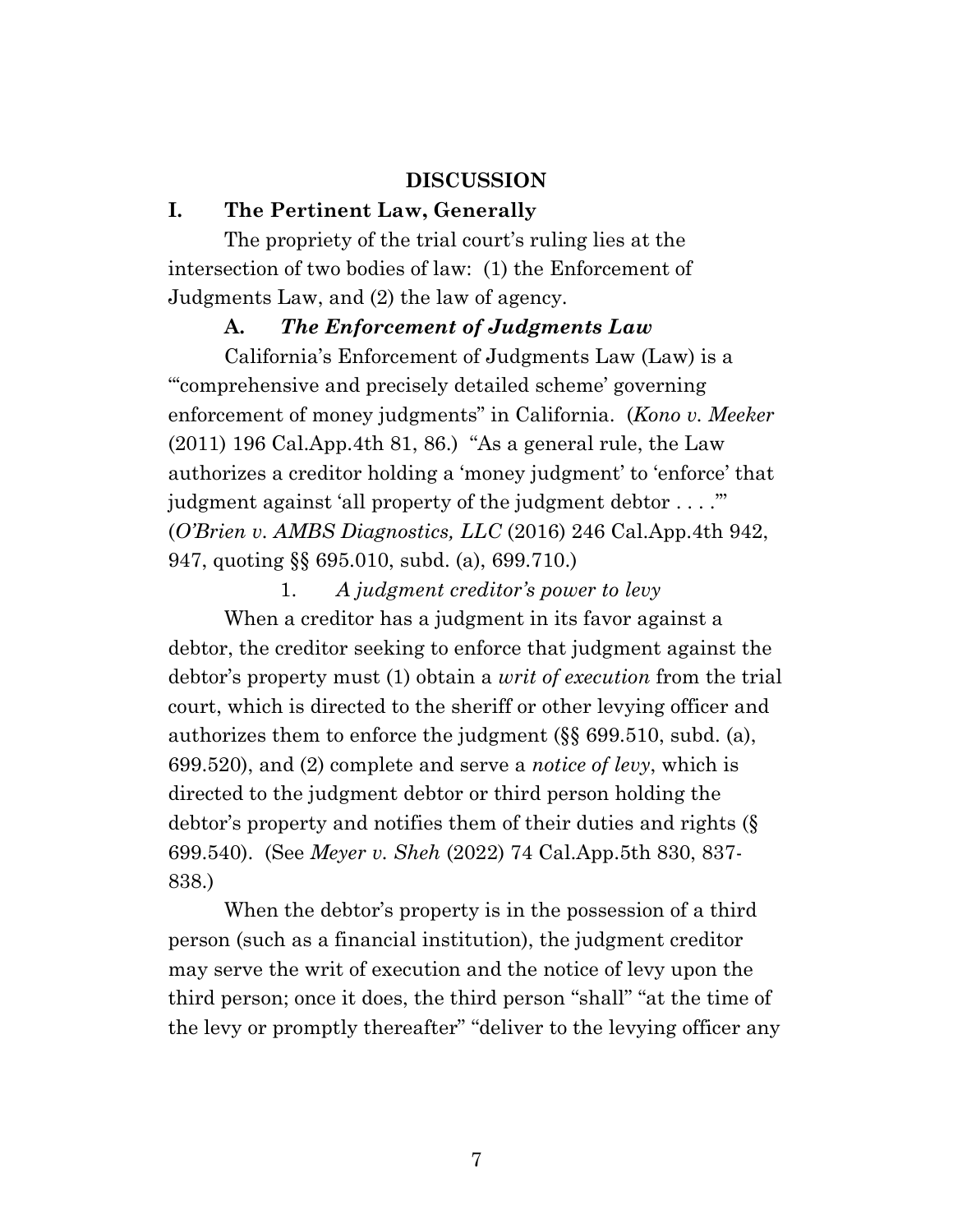of the [judgment debtor's] property levied upon that is in the [third person's] possession" or "control"**<sup>4</sup>** (1) "unless the third person claims the right to possession of the [judgment debtor's] property," or (2) "[u]nless the third person [otherwise] has good cause for failure or refusal" to comply with the levy. (§ 701.010, subds. (a)  $\&$  (b)(1).) For purposes of the second exception, "good cause' includes, but is not limited to, a showing that the third person did not know or have reason to know of the levy from all of the facts and circumstances known to the third person." (§ 701.010, subd. (c).)

When the third person is a "financial institution" and the property to be levied is a deposit account with that institution, the procedures to be followed turn on whose name is on the account. When the account is in the judgment debtor's name, the judgment creditor must follow the procedures applicable to any levy served on a third person and must also serve the judgment debtor with notice of the levy. (§§ 700.140, subd. (a), 699.550.) When the account is in the name of someone other than the judgment debtor, the judgment creditor must not only follow the procedures applicable to any levy served on a third person and serve the judgment debtor with notice of the levy, but must also (1) obtain "a court order authorizing the levy" unless, as pertinent here, the account is in the name of the "judgment debtor's spouse or registered domestic partner," in which case an "affidavit" attesting to the relationship will suffice, and (2) serve the account holder with notice of the levy. (§ 700.160, subds. (a), (b)(2).) The financial institution where the account is held may

**<sup>4</sup>** Within 10 days after service, the third person must also complete a garnishee's memorandum. (§ 701.030.)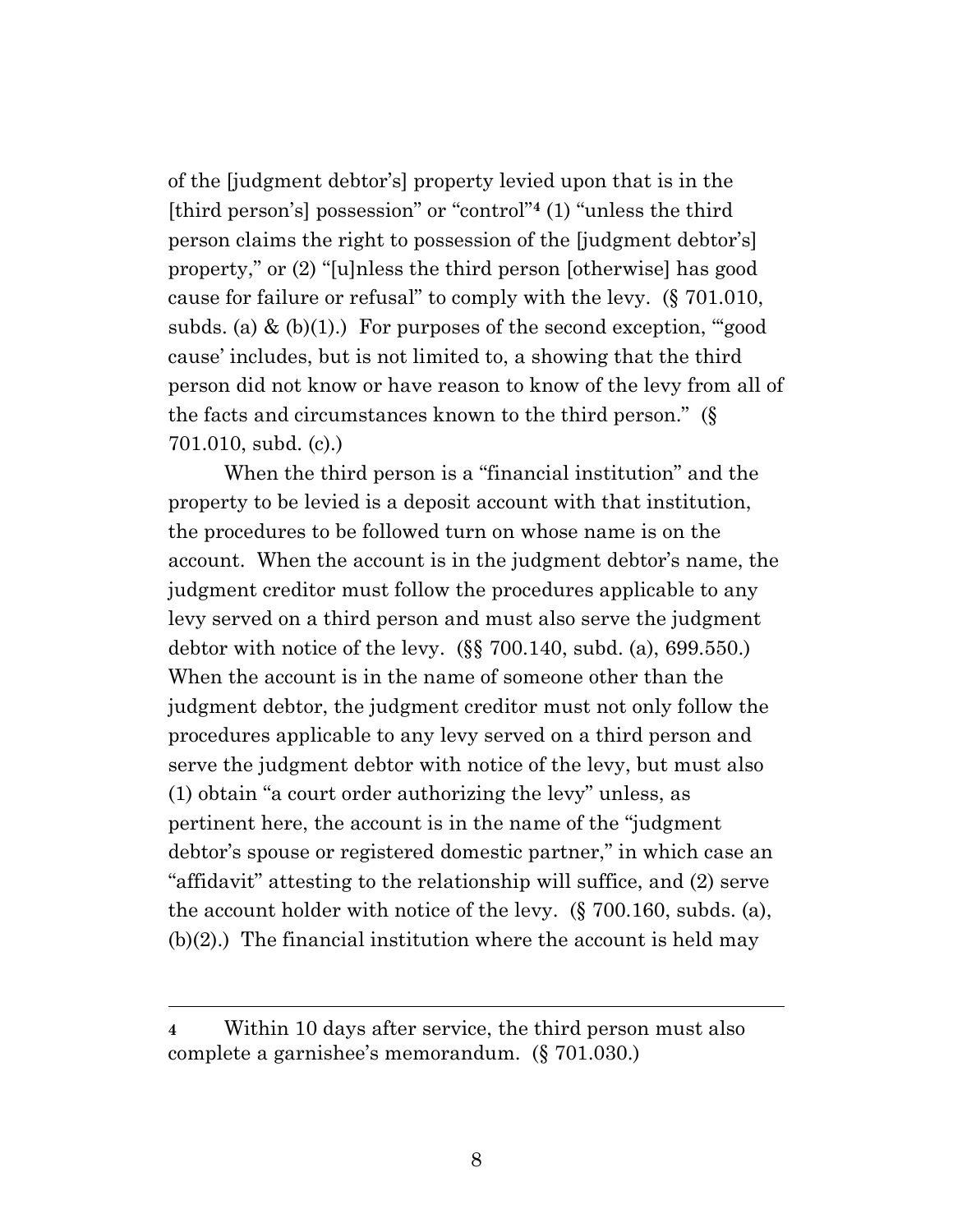observe a 15-day holding period before releasing any funds to the judgment creditor. (§ 700.160, subd. (c).)

Once the financial institution is properly served as detailed above, an execution lien "arises" as to the "amounts in [the] deposit account at the time of service on the financial institution." (§ 700.140, subds. (b)  $\&$  (c).) While this lien is in effect, the financial institution is not to "honor a withdrawal request or a check or other order for the payment of money from the deposit account" unless there still will be "sufficient funds . . . available to cover the levy" (*id.*, subd. (d)), and the institution cannot be held liable to the depositor for doing so (*id.*, subd. (e)). This limitation on the financial institution's discretion is an express statutory exception to the usual duty of a financial institution to honor its contractual relationship with its depositor even when third parties might make a claim against funds in a depositor's account. (*Grover v. Bay View Bank* (2001) 87 Cal.App.4th 452, 456 [noting bank's obligations to depositor except when the Law applies]; *Chazen v. Centennial Bank* (1998) 61 Cal.App.4th 532, 537, 539, 542; Fin. Code, § 1450, subd. (b) [obligating banks to honor depositor's checks absent an "appropriate order against the bank from a court"].)

2. *Consequence of not obeying a valid levy* If the financial institution (as a third person) "fails or refuses" to "deliver property to the levying officer" "without good cause to do so," the financial institution "is liable to the judgment creditor for" the amount of the levy. (§ 701.020, subd. (a).)

#### **B.** *The law of agency*

It is a fundamental tenet of agency law that a principal is deemed to know what its agent knows while acting within the scope of the agent's authority. (Civ. Code, § 2332 ["As against a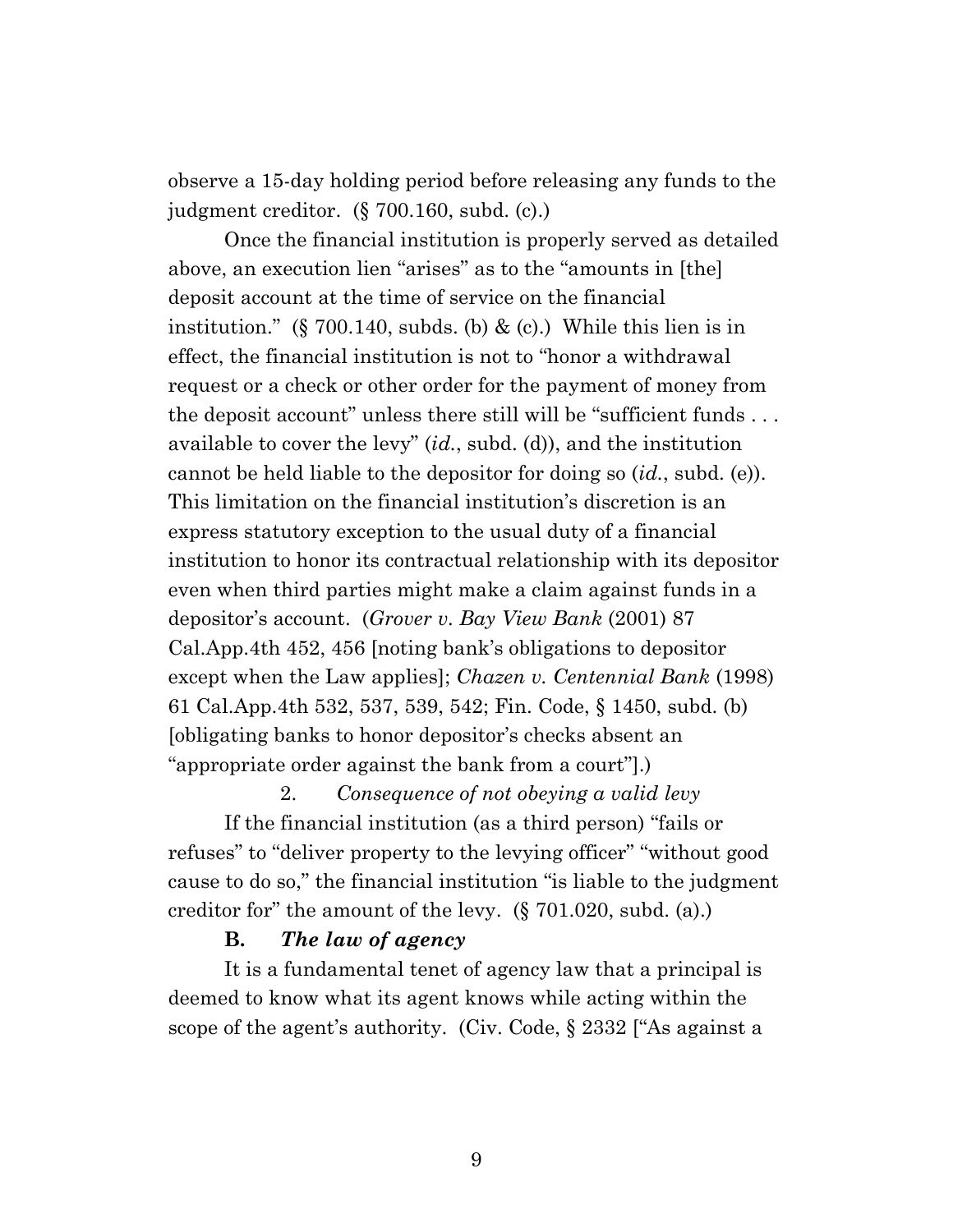principal, both principal and agent are deemed to have notice of whatever either has notice of . . ."]; *Chapman College v. Wagener* (1955) 45 Cal.2d 796, 802 ["The general rule of agency is that notice to or knowledge possessed by an agent is imputable to the principal."].) This presumption of "imputed knowledge" applies to what the agent subjectively *does* know as well as what the agent reasonably *should* know. (*Roche v. Hyde* (2020) 51 Cal.App.5th 757, 797-798 (*Roche*); *Hall v. Rockcliff Realtors* (2013) 215 Cal.App.4th 1134, 1141 (*Hall*).) This presumption is also "irrebuttable." (*Roche*, at p. 797.) As to what an agent subjectively knows, agents have "a legal duty to disclose information obtained in the course of the agency and material to the subject matter of the agency, and the agent will be presumed to have fulfilled this duty." (*Triple A Management Co. v. Frisone* (1999) 69 Cal.App.4th 520, 534-535; *Sands v. Eagle Oil & Refining Co.* (1948) 83 Cal.App.2d 312, 319.) As to what an agent reasonably should know, the agent's negligence in not acquiring information that it reasonably should have acquired is chargeable to the principal as well. (Civ. Code, § 2338 ["a principal is responsible to third persons for the negligence of his agent in the transaction of business of the agency"]; *Hall*, at p. 1140.)

### **II. Analysis**

Plaintiff argues that the trial court erred in denying her motion to hold Zions responsible for the full amount of money Pitcock withdrew from her accounts at Zions. That motion was grounded in section 701.020, which imposes liability only if Zions, as the third person served with a notice of levy addressed to it, "fail[ed] or refuse[d]" to "deliver" the money in Pitcock's accounts "without good cause to do so." (§ 701.020, subd. (a).) Because it is factually undisputed that CSC is Zions's agent for service of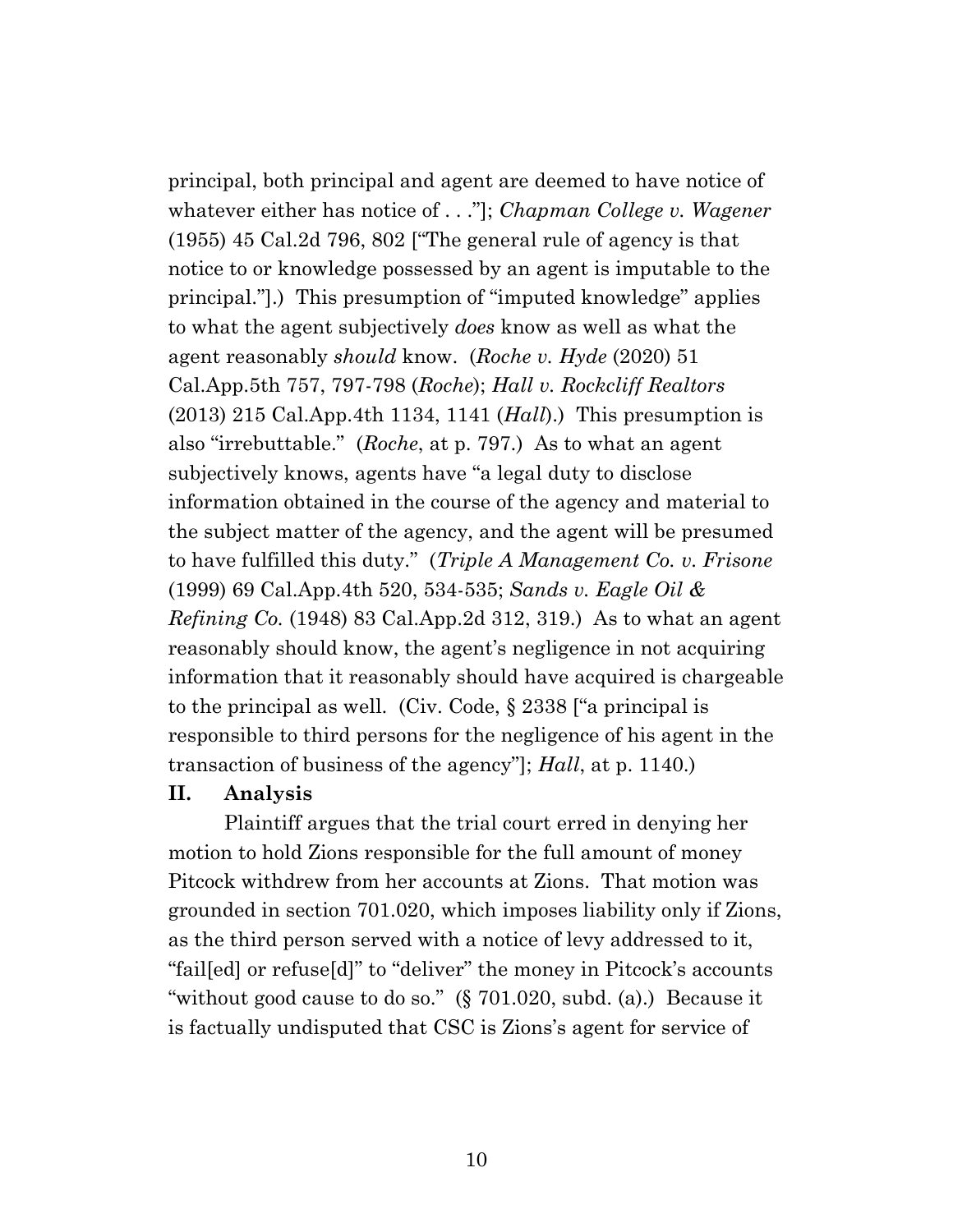process and that CSC received a notice of levy addressed to Zions on April 2 but, due to CSC's mistake in reading the notice, Zions did not freeze Pitcock's accounts until 4:00 pm on April 10, Zions's liability under section 701.020 turns on three questions: (1) did CSC's mistake constitute "good cause" for Zions not to freeze Pitcock's accounts "at the time of levy [on April 2] or promptly thereafter" (and instead to delay in freezing Pitcock's accounts until April 10), (2) if "good cause" turns on whether or not CSC was negligent in misreading the notice of levy, was CSC negligent, and (3) if CSC (and, by dint of agency law, Zions) were negligent, to what remedy is plaintiff entitled?

### **A.** *Did CSC's mistake constitute "good cause"?*

Whether CSC's mistake constitutes "good cause" turns partly on a challenging issue of statutory construction and partly on the application of that interpretation to undisputed facts. We review both types of issues de novo. (*People v. Superior Court (Sahlolbei)* (2017) 3 Cal.5th 230, 234 [statutory interpretation]; *Boling v. Public Employment Relations Bd.* (2018) 5 Cal.5th 898, 912 [application of law to undisputed facts].)

Section 701.020 excuses a third person from liability for its "fail[ure] or refus[al]" to comply with a notice of levy absent "good cause," but does not in that section define "good cause." (§ 701.020, sub. (a).) Fortunately, "good cause" is defined in the closely related section that spells out the third person's statutory duty to comply with a notice of levy absent "good cause." (§ 701.010, subd. (c).) Because these two statutes deal with the same duty of the third person to respond to levies, the definition of "good cause" used by one applies with equal force to the other. (*J.M. v. Huntington Beach Union High School Dist.* (2017) 2 Cal.5th 648, 654  $(J.M.)$  ["If the statutory language is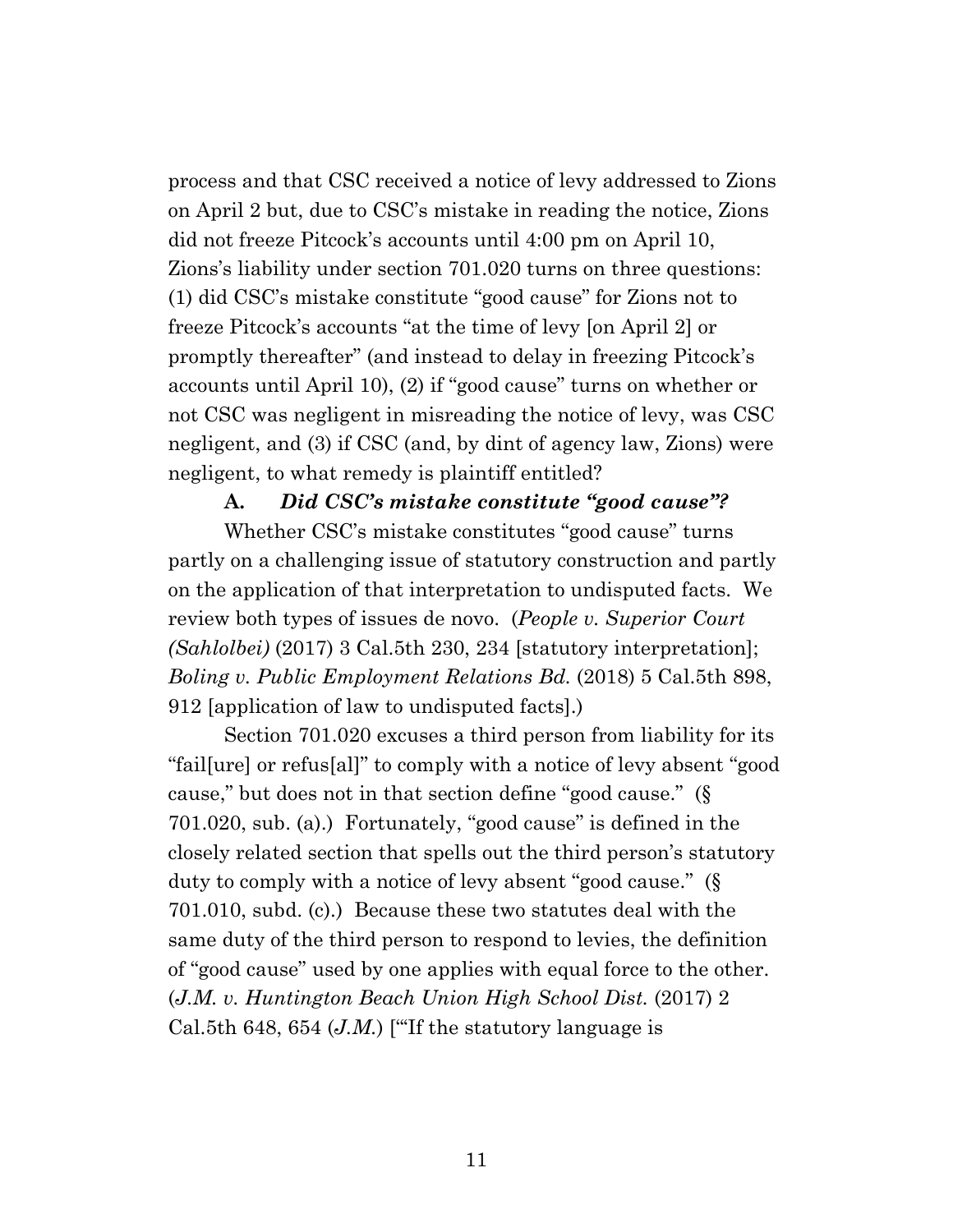unambiguous, we presume the Legislature meant what it said, and the plain meaning of the statute controls.' [Citation.]"]; *Wilcox v. Birtwhistle* (1999) 21 Cal.4th 973, 979 ["words or phrases given a particular meaning in one part of a statute must be given the same meaning in another part of the statute"]; see also *Pacific Southwest Realty Co. v. County of Los Angeles* (1991) 1 Cal.4th 155, 167 [statutes in pari materia must be harmonized].)

The pertinent definition of "good cause" defines the term as "includ[ing], but . . . not limited to, a showing that the third person *did not know* or *have reason to know* of the levy from all the facts and circumstances known to the third person." (§ 701.010, subd. (c), italics added.)

What a third person "know[s]" generally refers to their *actual, subjective* knowledge. (E.g., *Deutsch v. Masonic Homes of California, Inc* (2008) 164 Cal.App.4th 748, 773 (*Deutsch*) ["'knew' refers to actual knowledge"]; *Da-Green Electronics, Ltd. v. Bank of Yorba Linda* (9th Cir. 1989) 891 F.2d 1396, 1399.) Because substantial evidence supports the trial court's implicit finding that CSC did not *actually, subjectively* know that the notice of levy was properly addressed to Zions until April 9, CSC—and, by imputation, Zions—"did not know" of the levy until April 9. (*People v. Hughes* (2002) 27 Cal.4th 287, 327 [factual findings reviewed for substantial evidence]).

What a third person has "reason to know" generally refers to whether "after examining the facts in the [third person's] possession, a *reasonable person* of ordinary intelligence . . . would have inferred the existence of the ultimate fact at issue or regarded its existence as so highly probable as to conduct himself or herself as if it did exist." (*Doe*, *supra*, 42 Cal.4th at p. 547,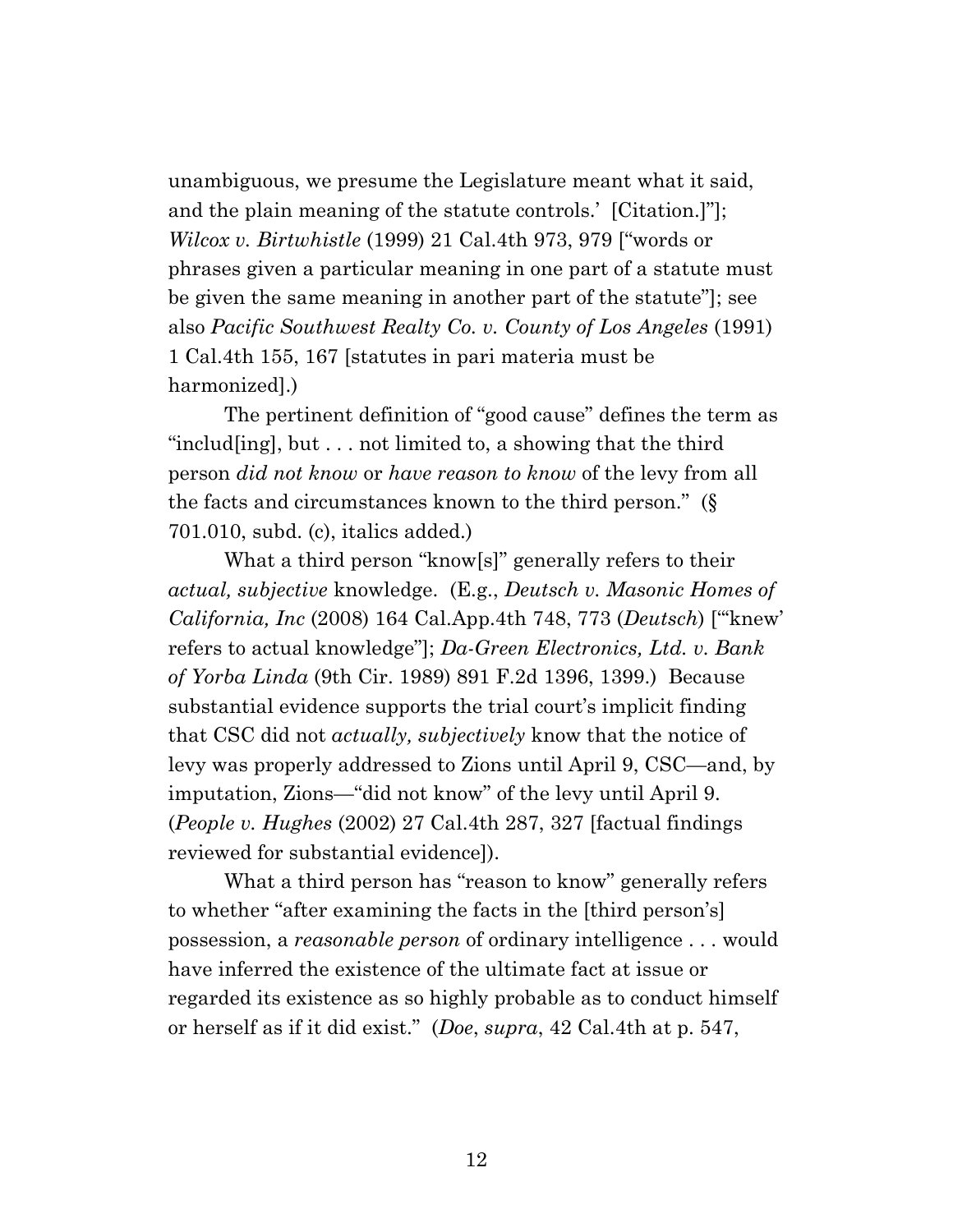italics added; *Deutsch*, *supra*, 164 Cal.App.4th at p. 773 [same]; *Santillan v. Roman Catholic Bishop of Fresno* (2012) 202 Cal.App.4th 708, 717-718 (*Santillan*) [same].) Although the "reason to know" standard is a species of constructive knowledge, it is a stricter species because "reason to know" turns solely on what a reasonable person would know based on the "facts in [his or her] possession" (and thus, unlike other species of constructive knowledge, imposes no duty to inquire and obtain additional facts). (*Santillan*, at pp. 717-718 ["'reason to know' . . . does *not* mean 'inquiry notice'"]; cf. Civ. Code, § 19 [defining "constructive notice" as "actual notice of circumstances sufficient to put a prudent person upon inquiry as to a particular fact"].) What is more, a "reasonable person" standard is synonymous with a negligence standard because "'ordinary negligence' . . . consists of a failure to exercise the degree of care in a given situation that a *reasonable person* under similar circumstances would employ . . . ." (*City of Santa Barbara v. Superior Court* (2007) 41 Cal.4th 747, 753, italics added; *Bellman v. San Francisco High School Dist.* (1938) 11 Cal.2d 576, 589; *Anderson v. Fitness Internat., LLC* (2016) 4 Cal.App.5th 867, 881.) Consequently, whether a third person has a "reason to know" turns on whether, based solely on the "facts in [its] possession," the third party was *negligent* for not inferring the existence of the ultimate fact: If the third person acted reasonably (and hence, not negligently), then it would not have "reason to know" because a "reasonable person of ordinary intelligence" would not have inferred the fact of notice; but if the third person acted unreasonably (and hence, negligently), then it *would* have reason to know.

The trial court and Zions offer two competing standards other than negligence to define "good cause."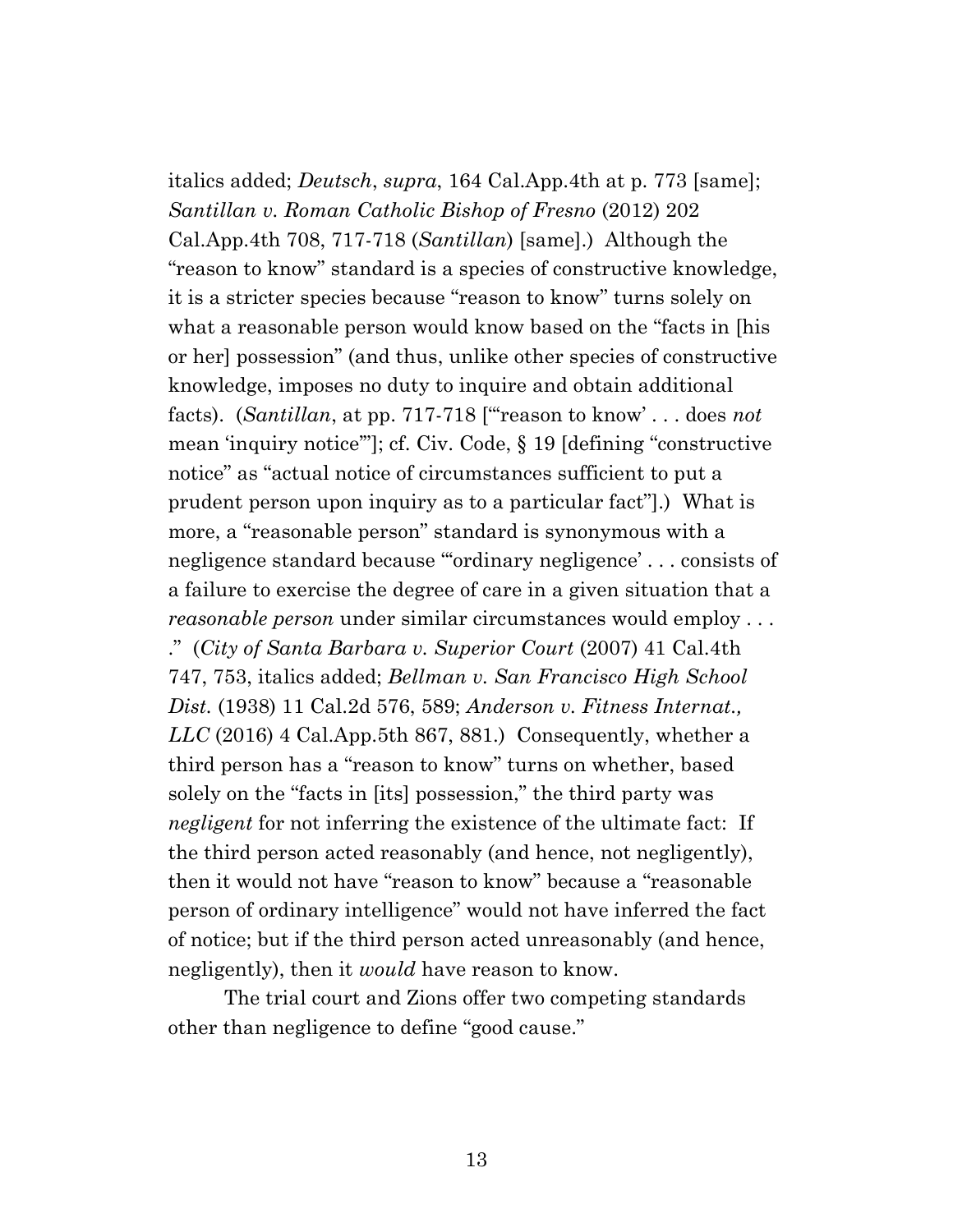In its oral comments, the trial court suggested that "good cause" existed only when the third person "blatant[ly]" or "willful[ly]" failed to know of the levy. We reject this suggestion for two reasons. First, this suggestion was nowhere in the court's written ruling, and a court's oral comments inconsistent with its written ruling are generally disregarded. (E.g., *Jespersen v. Zubiate-Beauchamp* (2003) 114 Cal.App.4th 624, 633 ["a judge's comments in oral argument may never be used to impeach the final order"].) Second, adopting this suggestion would require us to swap out the statute's "reason to know" standard and substitute in its place a "willful" or "blatant" refusal standard; we are generally not allowed to make such substitutions. (*J.M.*, *supra*, 2 Cal.5th at p. 657, fn. 7 ["It is not for us to rewrite  $\ldots$ statute[s]"].)

Zions argues that a third person acts with "good cause" as long as it does not have *actual knowledge* of the levy. We reject this argument for two reasons. First, this argument ignores that the statutory definition of "good cause" requires proof that the third party "did not know" *and* that the third party did not "have reason to know." (§ 701.010, subd. (c).) Zions is essentially asking us to lop off the second part of the definition; this we cannot do. (*Kulshrestha v. First Union Commercial Corp.* (2004) 33 Cal.4th 601, 611 ["courts may not excise words from statutes"].) Second, having the definition of "good cause" turn solely on a lack of actual knowledge would lead to an absurd result, which is to be avoided. (*People v. Bullard* (2020) 9 Cal.5th 94, 106 [courts must "choose a reasonable interpretation that avoids absurd consequences that could not have possibly been intended"].) If actual knowledge were the sole test, third persons could escape liability by negligently declining to read notices of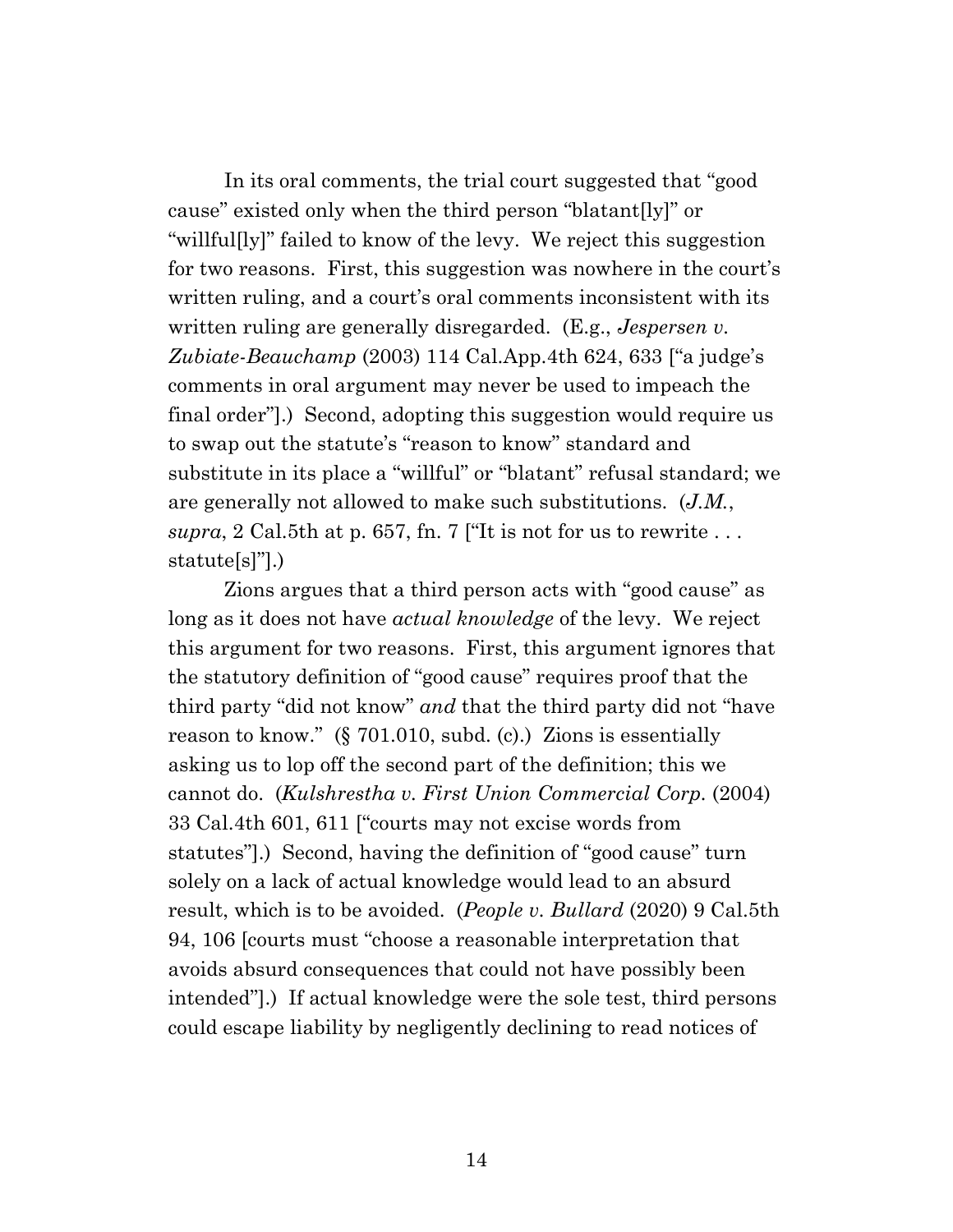levy or, worse yet, taking actions to remain willfully ignorant of such notices; either way, the third person would not "know" of the levy. Even more troubling, because a judgment creditor is statutorily required to also serve the account holder and judgment debtor with the notice of levy, a definition of "good cause" that makes a third person's duty to comply with a notice turn on its actual knowledge would make it far more likely that the judgment debtor or account holder would be able to drain the account before the third person bothers to acquire actual knowledge of the levy and freezes the funds at issue. Such a result is inimical to the purpose of the Law, which is to facilitate—not obstruct—the judgment creditor's collection of the funds in those accounts. (*Western Oil & Gas Assn. v. Monterey Bay Unified Air Pollution Control Bd.* (1989) 49 Cal.3d 408, 425 ["A court should not adopt a statutory construction that will lead to results contrary to the Legislature's apparent purpose."].)

#### **B.** *Was CSC negligent in making its mistake?*

Under the Law, a financial institution has *a duty* to a judgment creditor to accept a notice of levy and, if it is valid and applies to one of the institution's customers, freeze any funds subject to the ensuing execution lien. (§ 700.140.) As a result, whether CSC was negligent turns on whether it *breached that duty*. Whether there was a breach turns on the applicable "standard of care" to which CSC's conduct must conform. (*Issakhani v. Shadow Glen Homeowners Assn.* (2021) 63 Cal.App.5th 917, 934.) The "default" standard of care is the general duty to act reasonably. (*Ibid.*; *Regents of University of California v. Superior Court* (2018) 4 Cal.5th 607, 619 ["In general, each person has a duty to act with reasonable care under the circumstances"]; *Vasilenko v. Grace Family Church* (2017) 3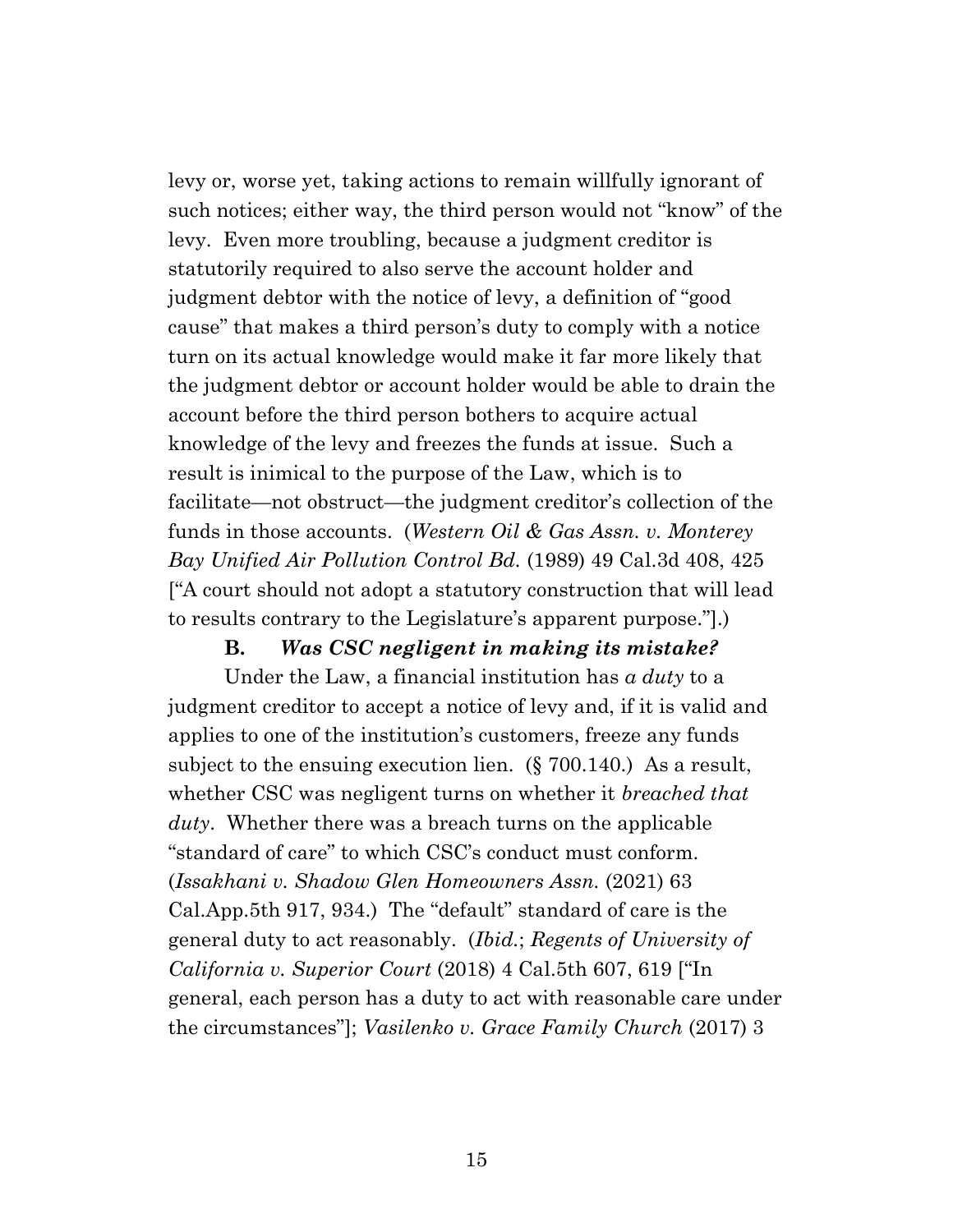Cal.5th 1077, 1083; Civ. Code, § 1714, subd. (a).) Although a determination of breach of the standard of care usually is a question of fact reviewed for substantial evidence, it may be resolved as a matter of law "where 'no reasonable jury could [fail to] find the defendant['s]"' "conduct violate[d] the degree of care [expected] of him." (*T.H. v. Novartis Pharmaceuticals Corp.* (2017) 4 Cal.5th 145, 188; *Lysick v. Walcom* (1968) 258 Cal.App.2d 136, 150; *Polk v. Los Angeles* (1945) 26 Cal.2d 519, 528.)

Here, we conclude that CSC's failure to properly read the notice of levy was unreasonable as a matter of law. As a general matter, a reasonable person is charged with reading the content of documents presented to him or her—particularly where, as here, those documents are legal documents being served; a failure to do so constitutes negligence. (E.g., *Riverisland Cold Storage, Inc. v. Fresno-Madera Production Credit Assn.* (2013) 55 Cal.4th 1169, 1183, fn. 11 [failure to reach "contents of a written agreement" is "negligent"]; *Rosenthal v. Great Western Fin. Securities* (1996) 14 Cal.4th 394, 423 [same]; *Widess v. Title Ins. & Trust. Co.* (1931) 112 Cal.App. 343, 347-348 [same]; *Frittelli, Inc. v. 350 North Canon Drive, LP* (2011) 202 Cal.App.4th 35, 52 [same].) As an entity whose *very job* is to read papers served on it like the standardized one-page notice of levy form—a form that explicitly requires a judgment creditor to specify, in a fixed location, the third person subject to the notice of levy as the "PARTY TO BE NOTIFIED"—CSC's failure to read the form properly is even more unreasonable (and hence more negligent).

The trial court ruled that neither CSC nor (by extension) Zions was negligent for two reasons. First, the court ruled that CSC was just following the "custom and practice" of looking at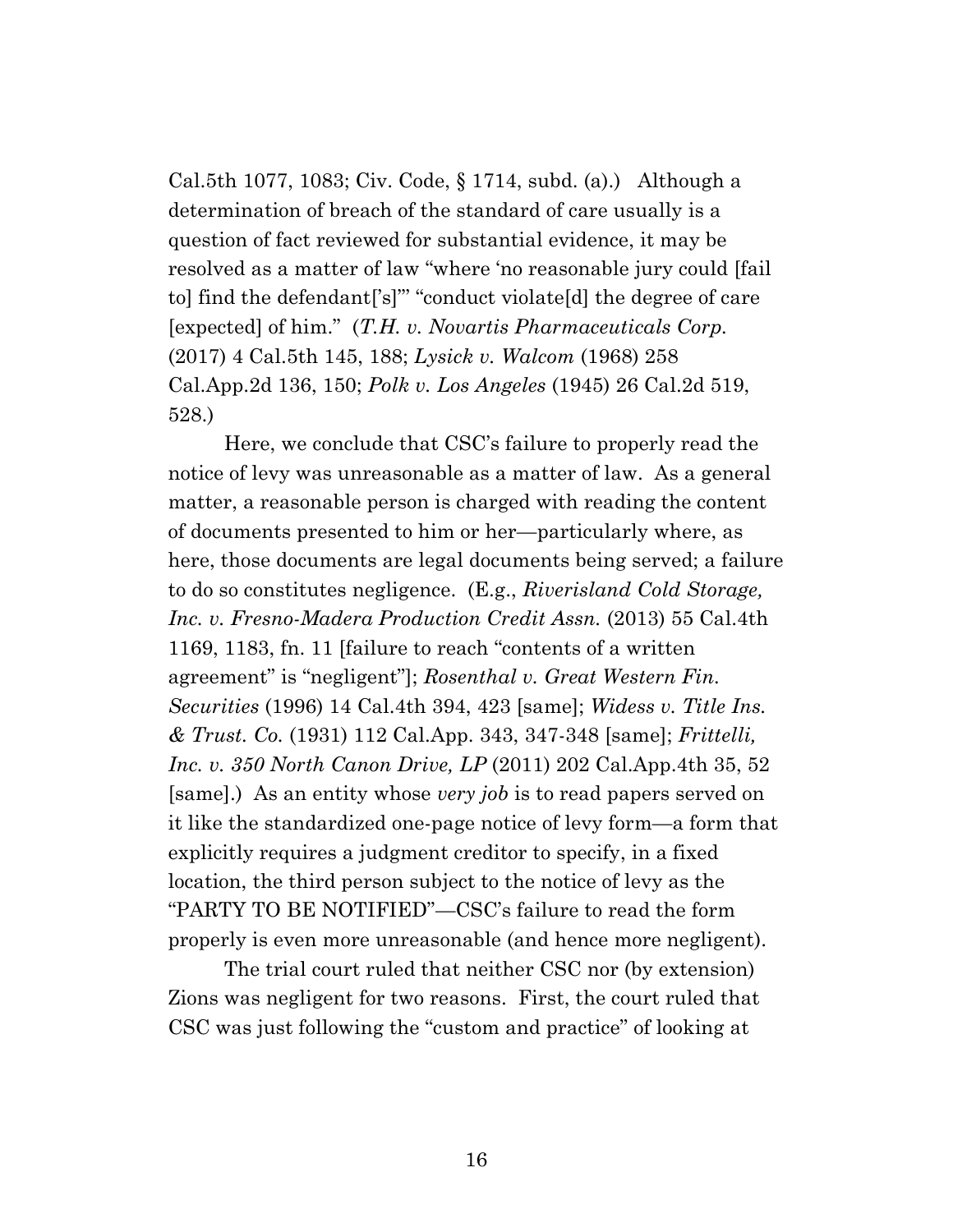whatever was underlined and assuming that the underlined person or entity was the third person to whom the notice of levy was directed. Although the common practice of an industry can be relevant to the standard of care (at least when the standard of care is not one that requires expert testimony) (e.g., *Osborn v. Irwin Memorial Blood Bank* (1992) 5 Cal.App.4th 234, 276-277; *Leonard v. Watsonville Community Hospital* (1956) 47 Cal.2d 509, 519-520 (*Leonard*)), such common practices are not *controlling* because "'[g]eneral negligence cannot be excused on the ground that others in the same locality practice the same kind of negligence'" (*Leonard*, at pp. 519-520, quoting *Ales v. Ryan* (1936) 8 Cal.2d 82, 100). The underlining may have been distracting to CSC, but we refuse to treat it as excusing CSC from looking at the part of the standardized form specifically meant to list the party to be served. Second, the court found that plaintiff is "substantially responsible for CSC's week-long delay" in contacting Zions about the notice of levy. To begin, plaintiff's subsequent dilatory conduct in being slow in telling CSC that it misread the notice of levy form does not retroactively make CSC's negligent misreading *un-*negligent. Further, the trial court's finding is not supported by substantial evidence because the record shows that CSC *mailed* the notice of rejection to plaintiff on April 3; that plaintiff received the notice on April 9; and that plaintiff called CSC immediately after receiving the notice on April 9.

Zions argues that CSC's negligence in not properly reading the notice of levy is not to be imputed to Zions because CSC was its agent "for service of process, not its general agent." This argument is frivolous. CSC was Zions's agent for service of process, which is precisely the context in which CSC made its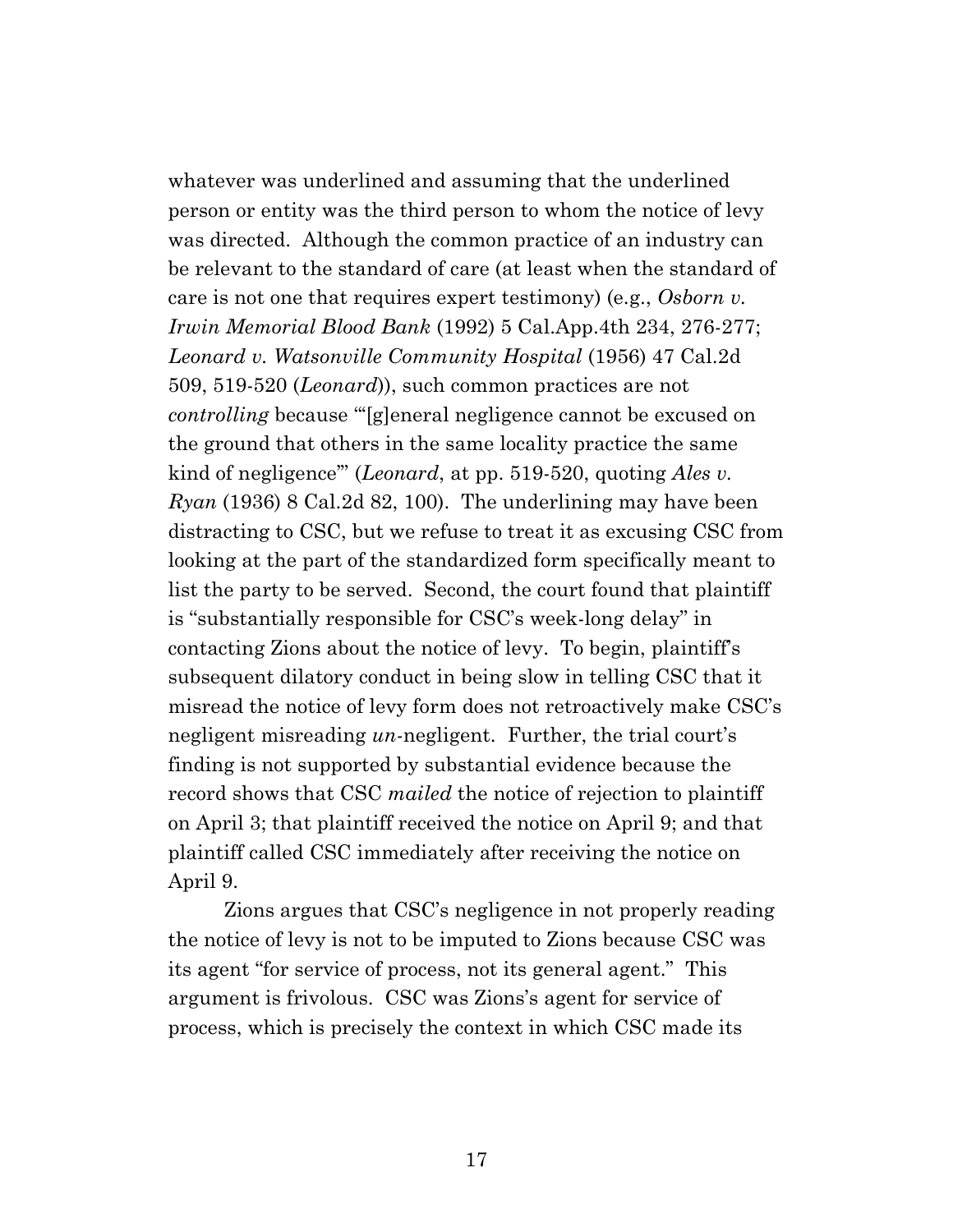negligent mistake—that is, as Zions's agent for service of process. Thus, CSC's review of the notice of levy was within the scope of its agency, and its negligence is accordingly Zions's negligence.

### **C.** *What is the appropriate remedy?*

Now that we have determined that CSC is negligent and that, by virtue of principles of agency law, Zions therefore had reason to know of plaintiff's notice of levy, the question then becomes: To what remedy is plaintiff entitled?

Section 701.020 entitles the judgment creditor to "the value of the judgment debtor's interest in the property," but only to the extent that the third person "fails or refuses without good cause" to deliver property to the levying officer. (§ 701.020, subd. (a).) Although the execution lien comes into being upon service of the notice of levy (§ 700.140, subd. (b)), the third person's duty to deliver comes into being "at the time of the levy *or promptly thereafter*." (§ 701.010, subd. (a), italics added.) Zions explained its internal policy of responding to notices of levy by freezing the affected funds by 4:00 p.m. on the business day after the notice of levy is served. Because CSC (and hence Zions) had "reason to know" of the levy on April 2, Zions is responsible for any withdrawals after 4:00 p.m. the next day—on April 3. Thus, Zions is not liable for the \$15,000 withdrawn by Pitcock prior to 4:00 p.m. on April 3, but is liable for all of the withdrawals thereafter because Zions thereafter "fail[ed] or refus[ed] without good cause" to freeze the assets. This makes Zions liable for Pitcock's two withdrawals on April 10, which total \$102,610.97. Zions may also be liable for costs and reasonable attorney fees incurred by the judgment creditor in establishing the liability. (§ 701.020, subd. (c).)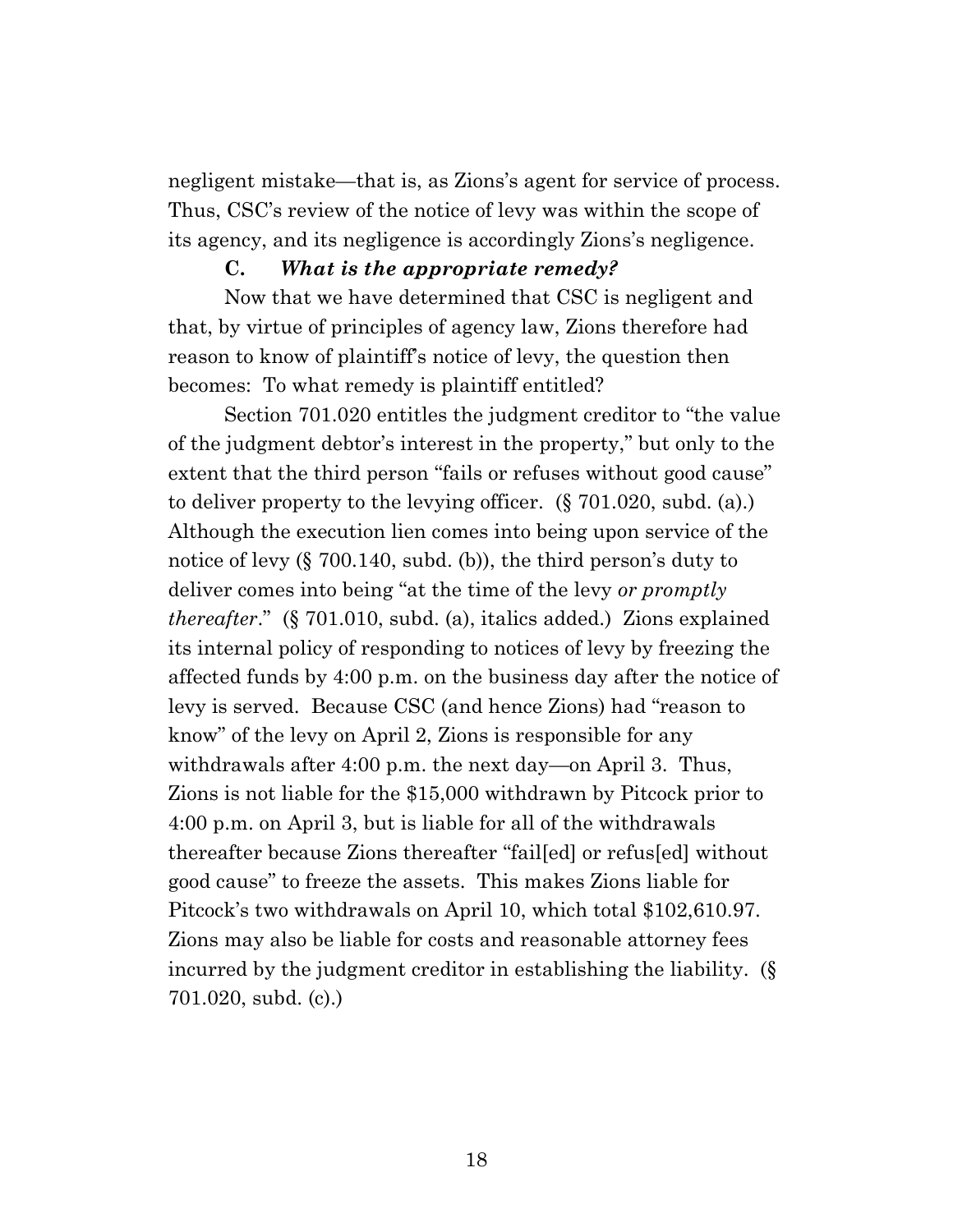Plaintiff urges that Zions should be liable for *all* of the withdrawals made after she served the notice of levy on April 2; in her view, the Law requires third parties to freeze funds "immediately" rather than one business day later pursuant to what she labels an "arbitrary internal policy" of Zions. We reject plaintiff's argument. The statute requires the third person to deliver the property "at the time of [the] levy *or* promptly thereafter." (§ 701.010, subd. (a), italics added.) If the duty to deliver was, as plaintiff suggest, instantaneous upon receipt of the notice of levy, we would be writing the words "or promptly thereafter" out of the statute. As noted above, this we may not do. Financial institutions can have hundreds, thousands, if not tens of thousands, of depositors—and may receive multiple notices of levy at once in locations all around a state or the country; to expect instantaneous compliance is not realistic. Plaintiff has provided no evidence that the one-business-day delay is unreasonable given these constraints.

\* \* \*

Zions raises two further arguments against the imposition of liability, neither of which has merit. First, Zions argues that it may not be held liable because plaintiff did not join CSC as a defendant in her lawsuit. This argument is frivolous. "An agent is not an indispensable party in litigation between [its] principal and a third party over the subject matter of the agency." (*Writers Guild of America, West, Inc. v. Screen Gems, Inc.* (1969) 274 Cal.App.2d 367, 374.) Second, Zions argues that it would be "unfair" to hold Zions liable for CSC's negligence. We discern no unfairness. Zions made the decision whom to hire as its agent for service of process, and our holding in this case does not prejudice Zions should it seek recourse against CSC for its negligence.